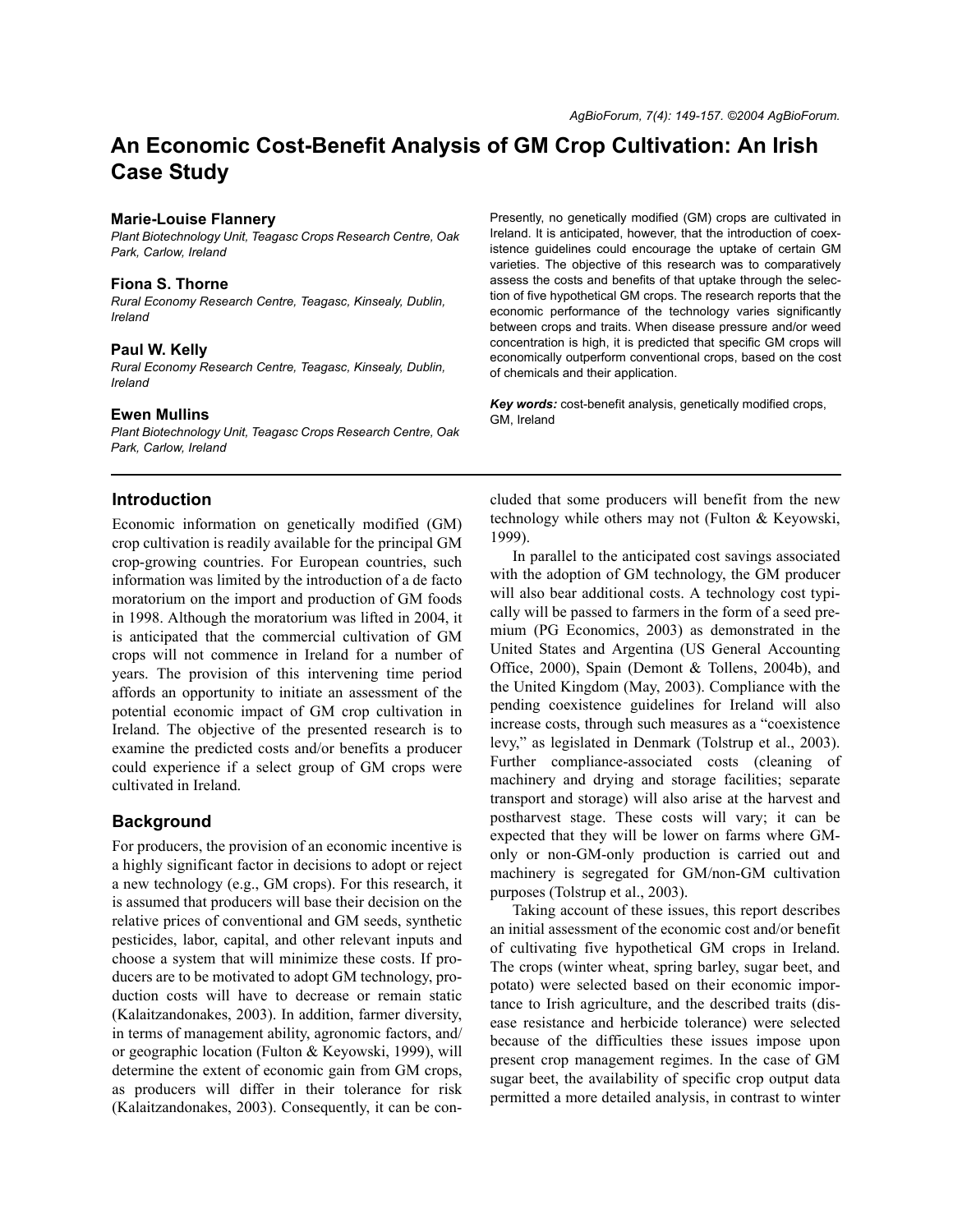wheat, spring barley, and potato, where the analysis was restricted to the benefit associated with reduced chemical input.

## *Sugar Beet*

In 2003, 31,500 hectares (ha) of sugar beet (representing 1.5 million tonnes of saleable product) were cultivated in Ireland. Weed control is a critical component of Irish sugar beet cropping, as less than 80% control of weeds will reduce yield through increased competition or greater losses at harvest. Although sugar beet is bred to be biennial, approximately 1% will bolt and flower in the first year ("bolters"). The resulting bolter seed will emerge in the rotation as "weed beet," which, at one bolter plant per square meter, can reduce crop yield by up to 12% (Mitchell, 2002). Nonselective and selective herbicides (glyphosate/diquat and sulfonylureas, respectively) will eradicate weed beet in cereal crops, but to reduce the weed beet population in the longer term, 98% bolter control is required (O'Mahony, 2004).

A recent cost-benefit analysis for GM herbicide-tolerant (GMHT) sugar beet estimated that the private benefits forgone for the European Union approximated to €169 million per year due to the noncultivation of GMHT sugar beet (Demont, Wessler, & Tollens, 2004). It is clear therefore, that GMHT sugar beet has the potential to present the Irish farmer with an opportunity to reduce herbicide input while decreasing the laborintensive requirements of bolter control and subsequently improving crop yields (Brants & Harms, 1998; May, 2000, 2003; Mitchell, 2000; Moll, 1997; Tenning, 1998; Wauters, Hermann, & Gestat de Garambe, 2000; Wevers, 1998a, 1998b; Wilson, 1999; Wilson, Dean Yonts, & Smith, 2002).

#### *Winter Wheat*

As a consequence of the mild and wet climate, fungal diseases are the greatest challenge to Irish tillage farmers. *Septoria tritici*/*Septoria nodorum* (septoria) and *Fusarium* spp. (fusarium head blight) are the principal fungal diseases of wheat. Over 60,500 ha of winter wheat were sown in 2003, but traditional disease control regimes have been complicated with the recent emergence of fungicide-resistant strains of *S. tritici* (O'Sullivan, 2004). Septoria can inflict annual yield losses of 10–20%; head blight, though not as prevalent as septoria, can under favorable conditions produce mycotoxins, which pose a serious risk to animal and human health (Bhat & Miller, 2004). As both septoria and fusarium are of economic importance to Ireland, GM winter wheat varieties expressing resistance to either septoria (GMSR) or fusarium (GMFR) could serve to benefit the farmer through reduced chemical input.

## *Spring Barley*

In 2003, 163,270 ha of spring barley was sown. As with wheat, disease control is crucial to achieving high spring barley yields. The primary fungal disease of spring barley is *Rhynchosporium secalis* (leaf scald), which is currently controlled with a fungicide mix. The development of GM *Rhynchosporium*-resistant (GMRR) barley could therefore present the farmer with an opportunity to reduce current levels of fungicide input.

# *Potato*

*Phytophthora infestans* (late blight) continues to be a major problem in Ireland, causing annual losses in yield and quality estimated at  $E15$  million per annum<sup>1</sup> (Copeland, Dowley, & Moore, 1993). Present crop regimes require a regular, high-rate fungicide application at short intervals throughout the growing season. In 2003, 3.6% of Ireland's total crop production area (14,150 ha, representing 488,210 tonnes) was planted with potato; producers have to spray up to 14 times to ensure adequate blight protection (Dowley, Leonard, Rice, & Ward, 2001). As with the previous crops, the commercialization of a specific GM late-blight-resistant (GMLBR) potato variety could potentially offer a significant cost savings to the producer (Gianessi, Sankula, & Reigner, 2003).

### **Methods**

To examine the economic cost-benefit analysis of GM crop cultivation in Ireland, the cropping regimes of the four listed crops were compared with equivalent, hypothetical GM scenarios. All figures used were based on crop production data for Ireland and include variable and some element of fixed costs: materials (seed, fertilizers, herbicides, fungicides, insecticides, growth regulators), machinery hire (plowing, tilling, sowing, spraying, fertilizer spreading, harvesting), and miscellaneous costs (interest [7%] and transport; O'Mahony, 2002, 2003; Teagasc, 2002, 2003). For the purpose of assumptions used in the economic tradeoff analysis, care was exercised in referring to non-peer-reviewed literature, which was only employed when peer-reviewed

*<sup>1.</sup> This figure was updated using price indices from the Central Statistics Office to represent yield and quality losses in terms of 2003 data.*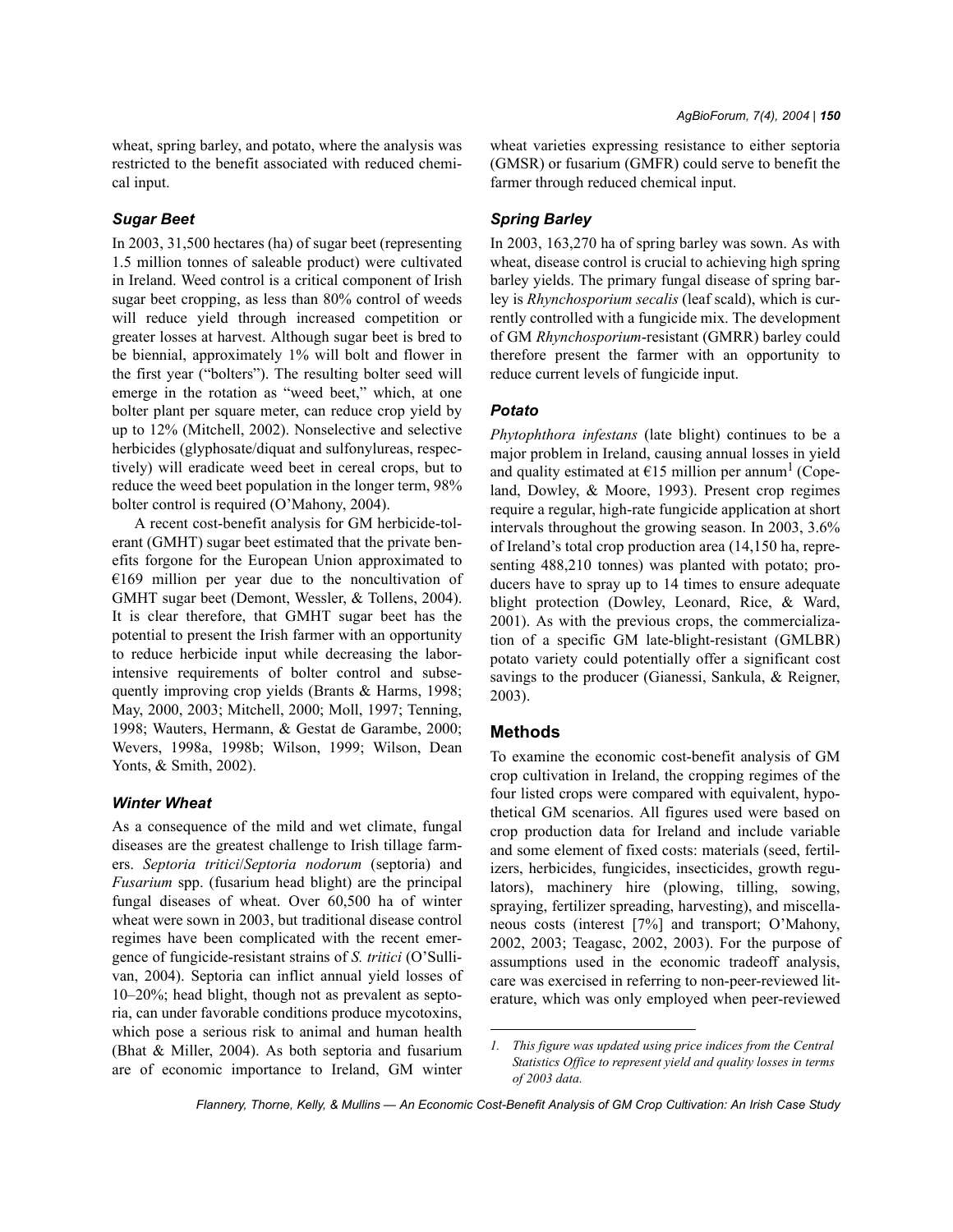The sugar beet analysis included data for seed cost, herbicide spray, and application costs in conjunction with data from England (May, 2003). As yield data has been reported with regard to GMHT sugar beet, the impact of the technology on yield was predicted by adopting an average reported yield effect (6%) calculated from an Irish (Mitchell, 2000) and several European trials (Brants & Harms, 1998; May, 2000; Moll, 1997; Tenning, 1998; Wevers, 1998a, 1998b). Importantly, the treatment of the yield effect was carefully constructed in the economic analysis, as prescribed by Mitchell (2000) and Kniss, Wilson, Martin, Burgener, and Feuz (2004). The overall economic implications of the introduction of the new technology were outlined both including and excluding the yield effect, an approach adopted due to the problems associated with predicting accurate yield effects, as highlighted by Mitchell (2000) and Kniss et al. (2004).

In contrast, yield estimates for GM wheat, barley, and potato were not available; hence, the likely cost benefits gained from increased yields associated with these GM crops could not be represented. For winter wheat and spring barley, the cost of cultivating GMSR and GMFR winter wheat and GMRR spring barley was compared with conventional cropping regimes in terms of the impact the technology would have on fungicide sprays and their application. In the main-crop potato sector, the cost effect of decreasing the number of spray applications through the use of a GMLBR potato variety was examined. Note that to safeguard the durability of host resistance, a two-spray regime was included in the model.

Taking into account proposed coexistence guidelines, it was assumed that Irish GM producers could incur a coexistence levy of up to  $E25$ . Although GM seed will be more expensive than its conventional equivalent, predicting the cost is difficult, as there is no precedent in Ireland, and the cost of GM seed varies greatly between country, crop, and variety. For the purposes of this study, crop-specific seed premium prices have been used (as proposed by Alston, Hyde, Marra, & Mitchell, 2002) when suitable data was available from the literature. However, based on the crops examined in this analysis, a relevant crop-specific seed premium for Ireland was only available for sugar beet (average of €30/ha; May, 2000). For the remaining crops, a tentative premium of 15% was assumed. Alternative seed premium assumptions were considered for the remaining crops, such as that proposed by Alston et al. (2002), where "the variable costs per acre would be the same as for a representative conventional... control technology" (p. 71). However, due to data limitations, in particular on yield estimates for the remaining crops, it was not possible to follow this approach of static average variable costs.

As GM cultivation has yet to commence in Ireland, it was also assumed that GM crops would be treated as conventional crops with regard to cultivation and that GM products would be sold at the same price as conventional products. Hence, our analysis does not address the issues surrounding the saleability of the products and assumes that a market for GM-derived products will develop over time.

The cropping regimes, including the spray program assumed for this analysis, were based on Farm Management Protocol (FMP) data (Teagasc, 2002, 2003). Compiled from annual *Crop Costs and Returns* (O'Mahony, 2002, 2003), this data set provided variable costs (i.e., plowing, tilling, sowing, spraying, fertilizer spreading, harvesting, interest, and transport) and was chosen ahead of the National Farm Survey (NFS; http:// www.teagasc.ie/publications/2004/20040809.htm) data. This approach was adopted due to (a) the lack of itemized data from NFS sources and (b) the need to acknowledge the typical early adopters in a technology cycle (Fernandez-Cornejo, Daberkow, & McBride, 2001), for whom the farm management protocol data was deemed more representative. To account for annual differences with respect to yield and disease pressure, both 2003 (high yield, low disease) and 2002 (low yield, high disease) were examined. The low yields obtained in 2002 were attributed to mild humid conditions, which led to elevated levels of disease pressure.

# **Results**

For GMHT sugar beet, the reduction in spray volume and number of applications, combined with the additional GM costs (seed cost [€30/ha extra] and a technology cost), resulted in an average cost saving of  $\epsilon$ 85.63/ ha (6.06%), representing a 9.69% increase in gross margin (Table 1; Figures 1 & 6). When a predicted  $6\%$  yield increase (Brants & Harms, 1998; May, 2000; Moll, 1997; Tenning, 1998; Wevers, 1998a, 1998b) was incorporated into the analysis, crop profitability increased from 9.69% to 25.29% (Table 1; Figure 6).

In 2003 and 2002, growers of winter wheat incurred a cost of €150/ha and €179/ha respectively for conventional fungicide applications (Table 2). If commercialized, GMSR varieties could decrease this expenditure to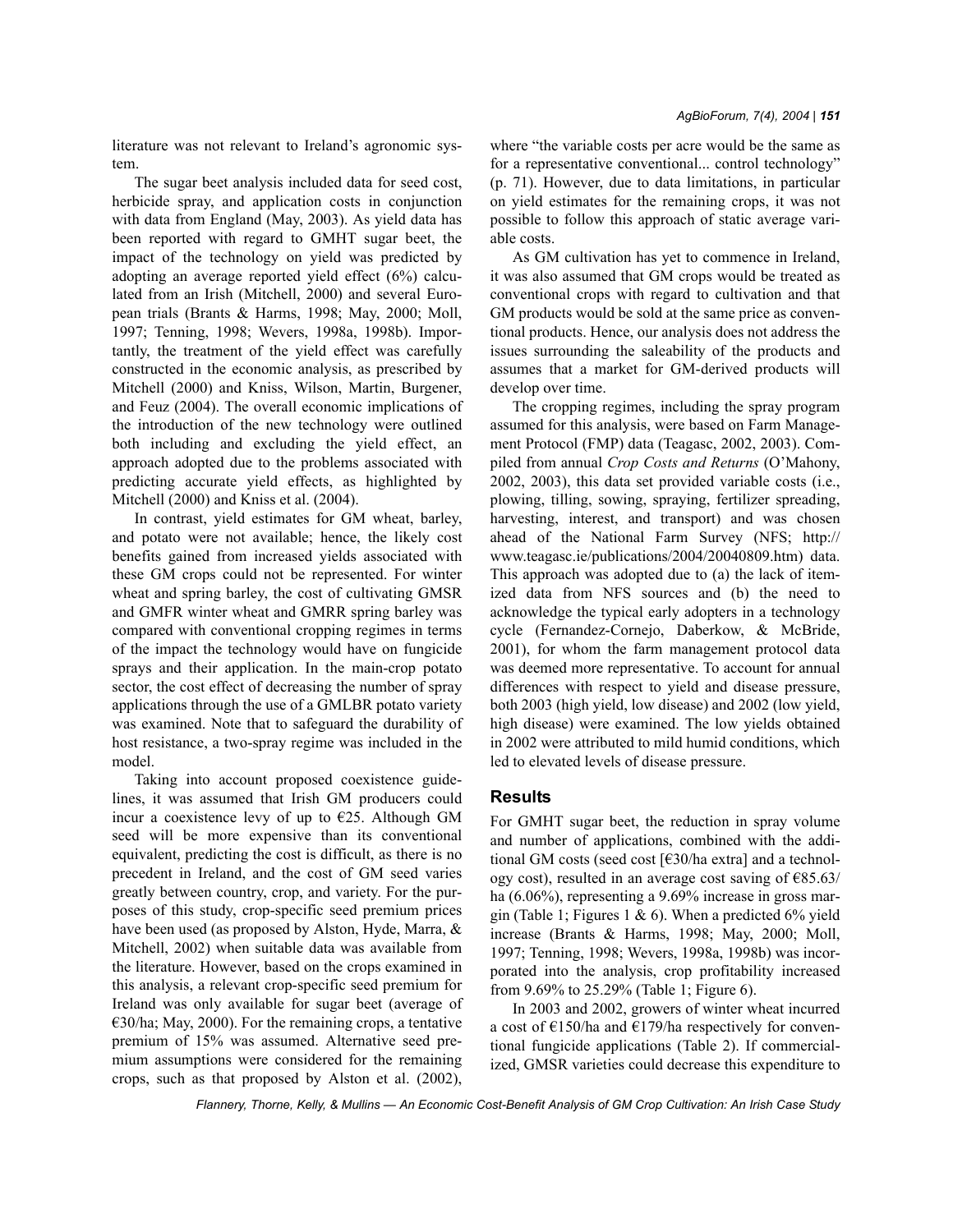|                                      | Conventional |                 |              | <b>GM</b>               |                 |         |                         | <b>GM vs. conventional</b> | Difference Saving |        |         |
|--------------------------------------|--------------|-----------------|--------------|-------------------------|-----------------|---------|-------------------------|----------------------------|-------------------|--------|---------|
|                                      | 2002         |                 | 2003 Average | 2002                    | 2003            | Average | 2002                    |                            | 2003 Average      | $(\%)$ | $(\%)$  |
| Sugar beet (no yield increase)       |              |                 |              |                         |                 |         |                         |                            |                   |        |         |
| Yield (t/ha)                         | 45.00        | 45.00           | 45.00        | 45.00                   | 45.00           | 45.00   | 0.00                    | 0.00                       | 0.00              |        |         |
| Output                               |              | 2295.00 2295.00 | 2295.00      | 2295.00                 | 2295.00         | 2295.00 | 0.00                    | 0.00                       | 0.00              |        |         |
| Seed                                 | 97.00        | 106.00          | 101.50       | 127.00                  | 136.00          | 131.5   | 30.00                   | 30.00                      | 30.00             |        |         |
| <b>Technology cost</b>               | 0.00         | 0.00            | 0.00         | 25.00                   | 25.00           | 25.00   | 25.00                   | 25.00                      | 25.00             |        |         |
| <b>Herbicides</b>                    | 188.00       | 155.00          | 171.50       | 33.84                   | 27.90           |         | 30.87 -154.16 -127.10   |                            | $-140.63$         |        |         |
| Spray                                | 57.00        | 56.00           | 56.50        | 57.00                   | 56.00           | 56.50   | 0.00                    | 0.00                       | 0.00              |        |         |
| application                          |              |                 |              |                         |                 |         |                         |                            |                   |        |         |
| Other costs                          |              | 1120.00 1045.00 |              | 1082.50 1120.00 1045.00 |                 | 1082.50 | 0.00                    | 0.00                       | 0.00              |        |         |
| <b>Total costs</b>                   |              | 1462.00 1362.00 | 1412.00      |                         | 1362.84 1289.90 | 1326.37 | $-99.16$                | $-72.10$                   | $-85.63$          | 93.93  | $-6.06$ |
| Gross margin                         | 833.00       | 933.00          | 883.00       |                         | 932.16 1005.10  | 968.63  | 99.16                   | 72.10                      | 85.63             | 109.69 | 9.69    |
| Sugar beet (yield increase included) |              |                 |              |                         |                 |         |                         |                            |                   |        |         |
| Yield (t/ha)                         | 45.00        | 45.00           | 45.00        | 47.70                   | 47.70           | 47.70   | $-2.70$                 | $-2.70$                    | $-2.70$           |        |         |
| Output                               |              | 2295.00 2295.00 |              | 2295.00 2432.70 2432.70 |                 |         | 2432.70 -137.70 -137.70 |                            | $-137.70$         |        |         |
| Seed                                 | 97.00        | 106.00          | 101.50       | 127.00                  | 136.00          | 131.50  | 30.00                   | 30.00                      | 30.00             |        |         |
| <b>Technology cost</b>               | 0.00         | 0.00            | 0.00         | 25.00                   | 25.00           | 25.00   | 25.00                   | 25.00                      | 25.00             |        |         |
| <b>Herbicides</b>                    | 188.00       | 155.00          | 171.50       | 33.84                   | 27.90           |         | 30.87 -154.16 -127.10   |                            | $-140.63$         |        |         |
| Spray<br>application                 | 57.00        | 56.00           | 56.50        | 57.00                   | 56.00           | 56.50   | 0.00                    | 0.00                       | 0.00              |        |         |
| <b>Other costs</b>                   |              | 1120.00 1045.00 |              | 1082.50 1120.00 1045.00 |                 | 1082.50 | 0.00                    | 0.00                       | 0.00              |        |         |
| <b>Total costs</b>                   |              | 1462.00 1362.00 |              | 1412.00 1362.84 1289.90 |                 | 1326.37 | $-99.16$                | $-72.10$                   | $-85.63$          | 93.93  | $-6.06$ |
| Gross margin                         | 833.00       | 933.00          |              | 883.00 1069.86 1142.80  |                 | 1106.33 | 236.86                  | 209.80                     | 223.33            | 125.29 | 25.29   |

**Table 1. The total cost and profit margins for sugar beet (€/ha).**

an average of  $€100/ha$  (40% savings), while GMFR varieties could decrease the fungicide requirement to an average of  $E113/ha$  (31% savings). When these costs (Table 2) were incorporated into the cropping regime along with the accepted GM costs (seed cost  $\lceil \frac{\epsilon}{9} \rceil$ ha extra] and technology cost), the comparative difference between the conventional and GM regimes equated to an average cost savings of  $\epsilon$ 30.5/ha (3.3%) for GMSR winter wheat (Figure 2) and  $E17.5/ha$  (1.8%) for GMFR winter wheat (Table 2; Figure 3)—a potential 9.6% and 5.9% respective increase in profit.

Similar cost evaluations showed that the adoption of GMRR spring barley could reduce the cost of fungicide applications from  $\epsilon$ 75/ha to  $\epsilon$ 37.5/ha (Table 2). When combined with additional GM costs (seed cost [€9.6/ha extra] and technology cost), an average cost saving of  $66.9/ha$  (0.8%) could be returned to the producer (Table 2; Figure 4), corresponding to a 10.5% profit increase. Reducing blight control to two applications in maincrop potato production could decrease average associated expenditure by up to €285/ha. When considered with expected GM costs (15% seed cost  $[6122/\text{ha extra}]$ and technology cost), this could provide a cost saving of up to  $\epsilon$ 199/ha (4.3%), representing a 14.5% increase in profits (Table 2; Figures 5  $\&$  6). In summary, all five GM crops were more cost efficient than their conventional equivalent, with the highest saving recorded by GMHT sugar beet (Figure 6). Similarly, an increase in gross margin was reported for each GM crop, with GMHT sugar beet recording the highest percentage cost saving (Figure 6).

## **Discussion & Conclusions**

Cultivation of the described GM crops in both 2002 and 2003 would have provided savings for the producer, with a greater benefit recorded in 2002 for sugar beet, wheat, and barley due to the higher chemical inputs (Figures 1, 2, 3, & 4). Based solely on fungicide/herbicide chemical cost and their cost of application, this demonstrates that under typical Irish climactic conditions, specific GM crops have the potential to economically outperform their conventional equivalents where high disease pressure and/or weed proliferation is recurrent. Our analysis shows that GMHT sugar beet cultivation could be economically beneficial to the Irish farmer (Table 1) in the absence (9.69% saving) or presence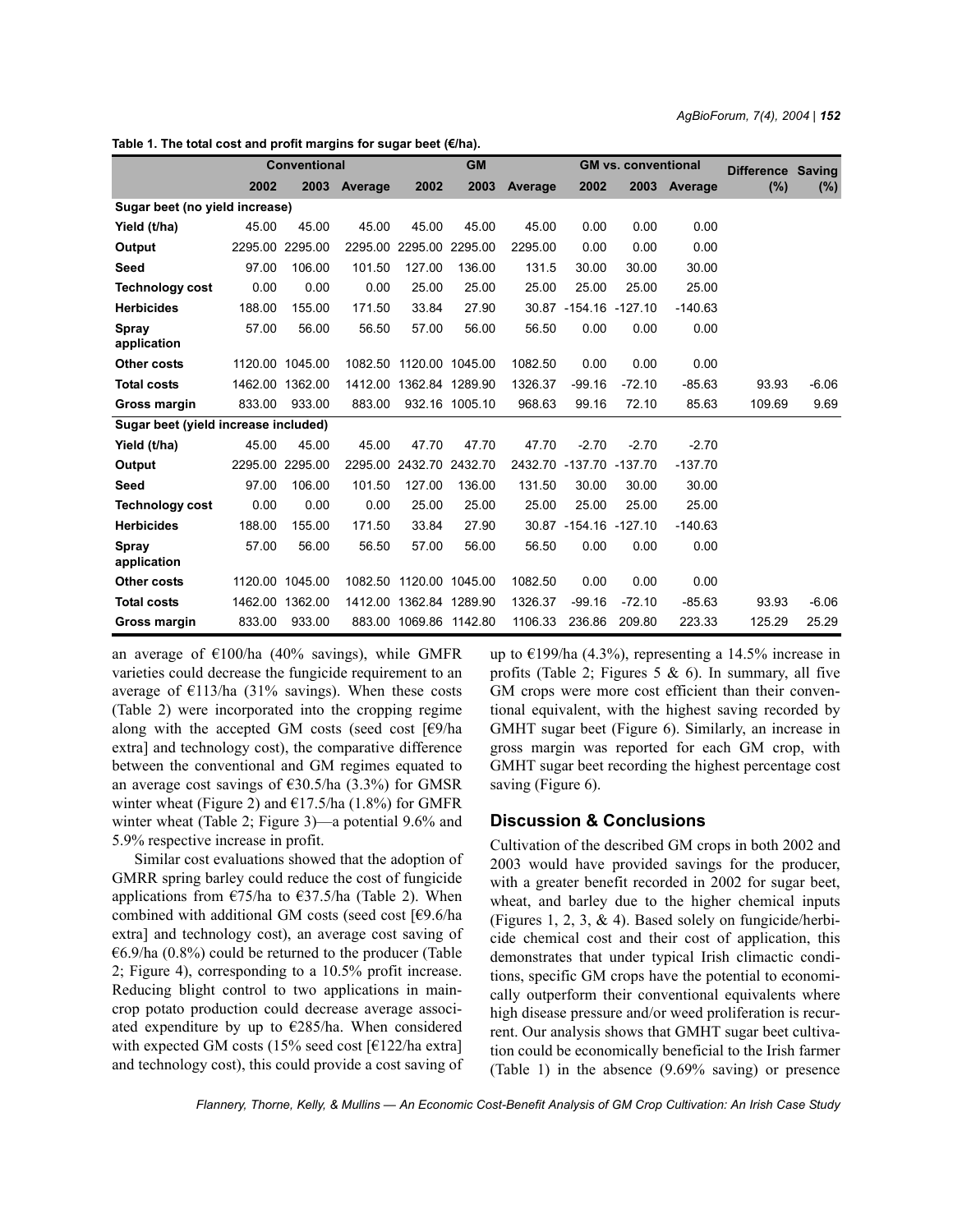

**Figure 1. Total cost of planting conventional vs. GMHT sugar beet.**

(25.29% saving) of increased yield. This concurs with recent reports (May, 2003; PG Economics, 2003) and underlines the potential economic benefit of commercial-scale GMHT sugar beet adoption to the industry (Demont & Tollens, 2004a). It is important to note, however, that improved yields associated with current GMHT sugar beet are variable and notably dependent on local agronomic practice, as described in previous research (Mitchell, 2000).

Our results confirm assumptions made by van Meijl and van Tongeren (2003) that the productivity impacts of GM technologies differ across GM crops (Tables 1 & 2). Furthermore, although the economic benefit varies between the crops, certain GM disease-resistant cereals could prove economically valuable to the Irish farmer (Figures  $2 \& 3$ ). Similarly, the cultivation of GMLBR main-crop potato could generate substantial cost savings (4.3%) when present potato production costs are considered (Table 2; Figure 6). Note that cost savings for potato remained static over 2002–2003 as a direct result of current management practice where spraying is a preventative rather than a curative measure.



**winter wheat.**

In addition to the provision of a potential economic benefit, it is important to note that the convenience factor associated with GM crop cultivation is significant, affording the producer the opportunity to reduce labor time, which in turn provides greater flexibility in their management practice. Such a system could appeal to Ireland's part-time farmers (34%; Connolly, Kinsella, & Quinlan, 2004), who may not benefit directly in terms of profitability but rather in terms of improved labor productivity. Although the transfer of these benefits from the farmer to the consumer depends on the intermediate marketing sector (processors, distribution, retailers, etc.), adoption is also dependent on the category of adopter. Fernandez-Cornejo et al. (2001) found that "adoption rates generally increase with size of operation for all technologies" (p. 126). In the United States, adopters were primarily young, educated, and well-performing farmers established on large holdings (Commission of the European Communities [CEC], 2000). If this is applied to Ireland, it can be expected that over the long term, enhanced productivity (along with other factors) could impact significantly on farm restructuring from both an economic and social context.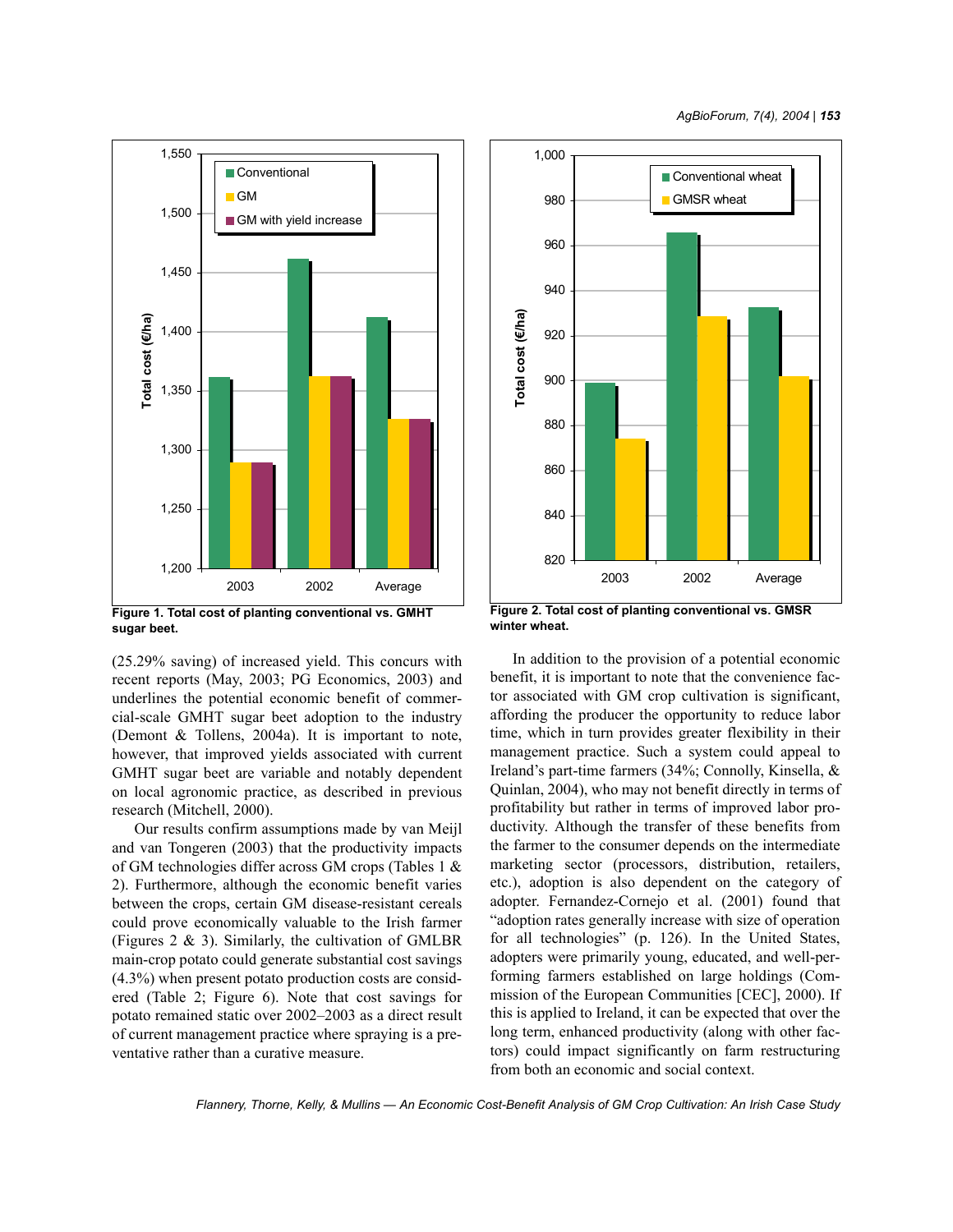

**Figure 3. Total cost of planting conventional vs. GMFR winter wheat.**









**savings and gross margins for GMSR and GMFR wheat, GMRR barley, GMLBR potato, and GMHT sugar beet—2002 and 2003. The numerical average gross margin value is shown for each data set.**

*Flannery, Thorne, Kelly, & Mullins — An Economic Cost-Benefit Analysis of GM Crop Cultivation: An Irish Case Study*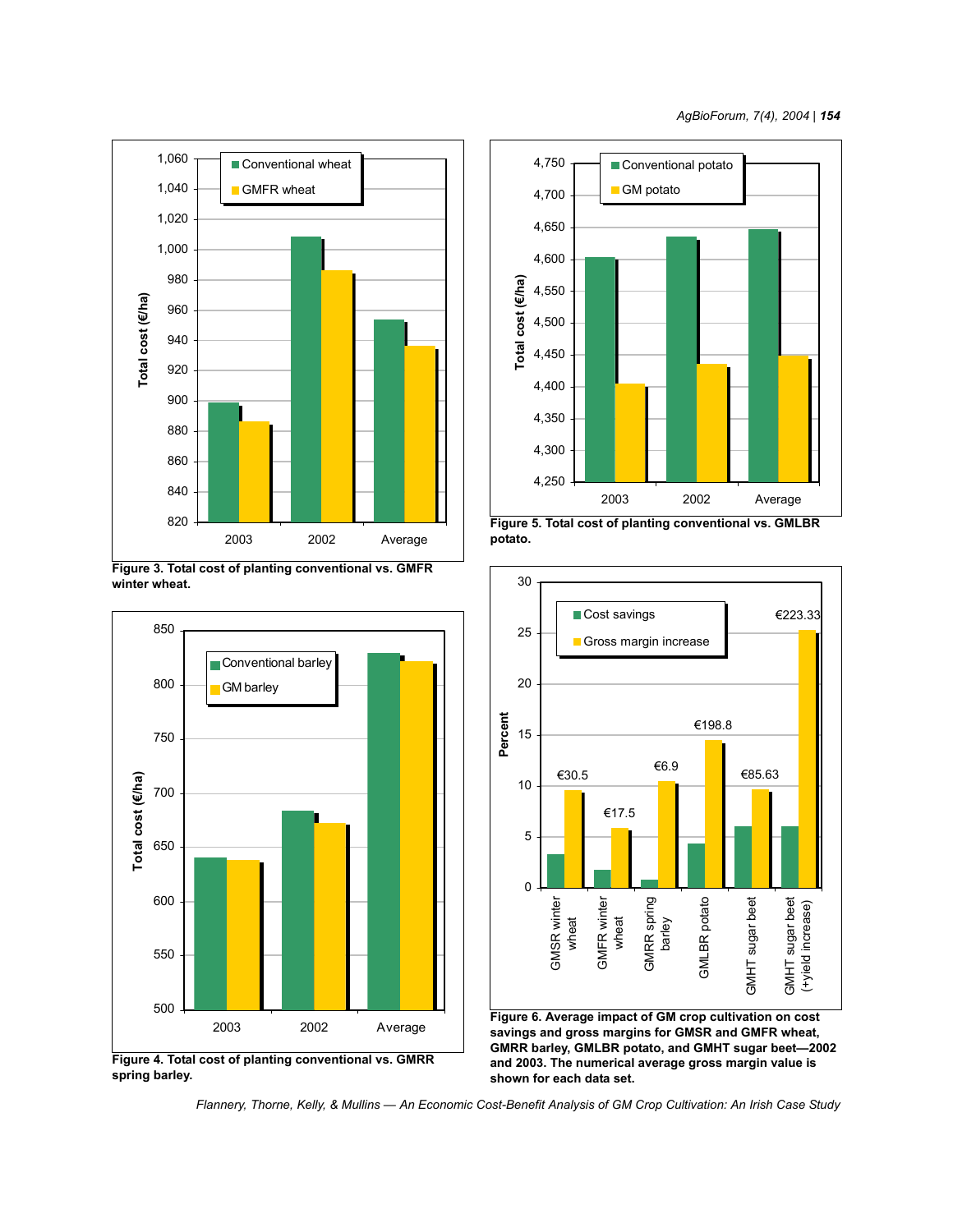*AgBioForum, 7(4), 2004 | 155*

**Table 2. The total cost and profit margins for winter wheat, spring barley, and potato (€/ha, unless otherwise noted).**

|                              | <b>Conventional</b> |         |              | <b>GM</b> |        |              | <b>GM vs. conventional</b> |         |              | <b>Difference</b> | <b>Saving</b> |
|------------------------------|---------------------|---------|--------------|-----------|--------|--------------|----------------------------|---------|--------------|-------------------|---------------|
|                              | 2002                |         | 2003 Average | 2002      |        | 2003 Average | 2002                       |         | 2003 Average | (%)               | $(\% )$       |
| Winter wheat (GMSR)          |                     |         |              |           |        |              |                            |         |              |                   |               |
| Yield (t/ha) <sup>a</sup>    | 9.1                 | 9.1     | 9.1          | 9.1       | 9.1    | 9.1          | 0.0                        | 0.0     | 0.0          |                   |               |
| Output (€/t)                 | 866.9               | 866.9   | 866.9        | 866.9     | 866.9  | 866.9        | 0.0                        | 0.0     | 0.0          |                   |               |
| EU area aid                  | 383.0               | 383.0   | 383.0        | 383.0     | 383.0  | 383.0        | 0.0                        | 0.0     | 0.0          |                   |               |
| Output (/ha)                 | 1249.9              | 1249.9  | 1249.9       | 1249.9    | 1249.9 | 1249.9       | 0.0                        | 0.0     | 0.0          |                   |               |
| Seed                         | 57.0                | 63.0    | 60.0         | 65.6      | 72.5   | 69.0         | 8.6                        | 9.4     | $-9.0$       |                   |               |
| Technology cost <sup>b</sup> | 0.0                 | 0.0     | 0.0          | 25.0      | 25.0   | 25.0         | 25.0                       | 25.0    | 25.0         |                   |               |
| <b>Fungicides</b>            | 179.0               | 150.0   | 164.5        | 108.0     | 91.0   | 100.0        | $-71.0$                    | $-59.0$ | 64.5         |                   |               |
| <b>Spray application</b>     | 72.0                | 70.0    | 71.0         | 72.0      | 70.0   | 71.0         | 0.0                        | 0.0     | 0.0          |                   |               |
| Other costs <sup>c</sup>     | 658.0               | 616.0   | 637.0        | 658.0     | 616.0  | 637.0        | 0.0                        | 0.0     | 0.0          |                   |               |
| <b>Total costs</b>           | 966.0               | 899.0   | 932.5        | 928.6     | 874.5  | 902.0        | $-37.5$                    | $-24.6$ | $-30.5$      | 96.7              | $-3.3$        |
| Gross margin                 | 283.9               | 350.9   | 317.4        | 321.3     | 375.4  | 347.9        | 37.5                       | 24.6    | 30.5         | 109.6             | 9.6           |
| Winter wheat (GMFR)          |                     |         |              |           |        |              |                            |         |              |                   |               |
| Yield (t/ha) <sup>a</sup>    | 9.1                 | 9.1     | 9.1          | 9.1       | 9.1    | 9.1          | 0.0                        | 0.0     | 0.0          |                   |               |
| Output (€/t)                 | 866.9               | 866.9   | 866.9        | 866.9     | 866.9  | 866.9        | 0.0                        | 0.0     | 0.0          |                   |               |
| EU area aid                  | 383.0               | 383.0   | 383.0        | 383.0     | 383.0  | 383.0        | 0.0                        | 0.0     | 0.0          |                   |               |
| Output (/ha)                 | 1249.9              | 1249.9  | 1249.9       | 1249.9    | 1249.9 | 1249.9       | 0.0                        | 0.0     | 0.0          |                   |               |
| Seed                         | 57.0                | 63.0    | 60.0         | 65.6      | 72.5   | 69.0         | 8.6                        | 9.4     | $-9.0$       |                   |               |
| Technology cost <sup>b</sup> | 0.0                 | 0.0     | 0.0          | 25.0      | 25.0   | 25.0         | 25.0                       | 25.0    | 25.0         |                   |               |
| <b>Fungicides</b>            | 179                 | 150     | 164.5        | 123       | 103    | 113          | -56                        | -47     | 51.5         |                   |               |
| <b>Spray application</b>     | 72                  | 70      | 71           | 72        | 70     | 71           | 0.0                        | 0.0     | 0.0          |                   |               |
| Other costs <sup>c</sup>     | 658.0               | 616.0   | 637.0        | 658.0     | 616.0  | 637.0        | 0.0                        | 0.0     | 0.0          |                   |               |
| <b>Total costs</b>           | 1009.0              | 899.0   | 954.0        | 986.6     | 886.5  | 936.5        | $-22.5$                    | $-12.6$ | $-17.5$      | 98.2              | $-1.8$        |
| Gross margin                 | 240.9               | 350.9   | 295.9        | 263.3     | 363.4  | 313.4        | 22.5                       | 12.6    | 17.5         | 105.9             | 5.9           |
| <b>Spring barley (GMRR)</b>  |                     |         |              |           |        |              |                            |         |              |                   |               |
| Yield (t/ha) <sup>a</sup>    | 5.6                 | 5.6     | 5.6          | 5.6       | 5.6    | 5.6          | 0.0                        | 0.0     | 0.0          |                   |               |
| Output                       | 520.8               | 504.0   | 512.4        | 520.8     | 504.0  | 512.4        | 0.0                        | 0.0     | 0.0          |                   |               |
| EU area aid                  | 383.0               | 383.0   | 383.0        | 383.0     | 383.0  | 383.0        | 0.0                        | 0.0     | 0.0          |                   |               |
| Total output (/ha)           | 903.8               | 887.0   | 895.4        | 903.8     | 887.0  | 895.4        | 0.0                        | 0.0     | 0.0          |                   |               |
| Seed                         | 60.0                | 68.0    | 64.0         | 69.0      | 78.2   | 73.6         | 9.0                        | 10.2    | 9.6          |                   |               |
| Technology cost <sup>b</sup> | $0.0\,$             | 0.0     | 0.0          | 25.0      | 25.0   | 25.0         | 25.0                       | 25.0    | 25.0         |                   |               |
| <b>Fungicides</b>            | 91.0                | 75.0    | 83.0         | 45.5      | 37.5   | 41.5         | $-45.5$                    | $-37.5$ | $-41.5$      |                   |               |
| <b>Spray application</b>     | 44.0                | 42.0    | 64.0         | 44.0      | 42.0   | 64.0         | 0.0                        | 0.0     | 0.0          |                   |               |
| Other costs <sup>c</sup>     | 489.0               | 456.0   | 618.5        | 489.0     | 456.0  | 618.5        | $0.0\,$                    | $0.0\,$ | 0.0          |                   |               |
| <b>Total costs</b>           | 684.0               | 641.0   | 829.5        | 672.5     | 638.7  | 822.6        | $-11.5$                    | $-2.3$  | $-6.9$       | 99.2              | $-0.8$        |
| Gross margin                 | 219.8               | 246.0   | 65.9         | 231.3     | 248.3  | 72.8         | 11.5                       | 2.3     | 6.9          | 110.5             | 10.5          |
| Potato (GMLBR)               |                     |         |              |           |        |              |                            |         |              |                   |               |
| Yield (t/ha) <sup>a</sup>    | 31.7                | 31.7    | 31.7         | 31.7      | 31.7   | 31.7         | 0.0                        | 0.0     | 0.0          |                   |               |
| Output                       | 6016.7              | 6016.7  | 6016.7       | 6016.7    | 6016.7 | 6016.7       | 0.0                        | 0.0     | 0.0          |                   |               |
| Seed                         | 813.0               | 813.0   | 813.0        | 935.0     | 935.0  |              | 935.0 -122.0 -122.0        |         | $-122.0$     |                   |               |
| Technology cost <sup>b</sup> | 0.0                 | $0.0\,$ | 0.0          | 25.0      | 25.0   | 25.0         | 25.0                       | 25.0    | 25.0         |                   |               |
| <b>Fungicides</b>            | 343.0               | 343.0   | 343.0        | 57.2      | 57.2   | 57.2         | 285.8                      | 285.8   | 285.8        |                   |               |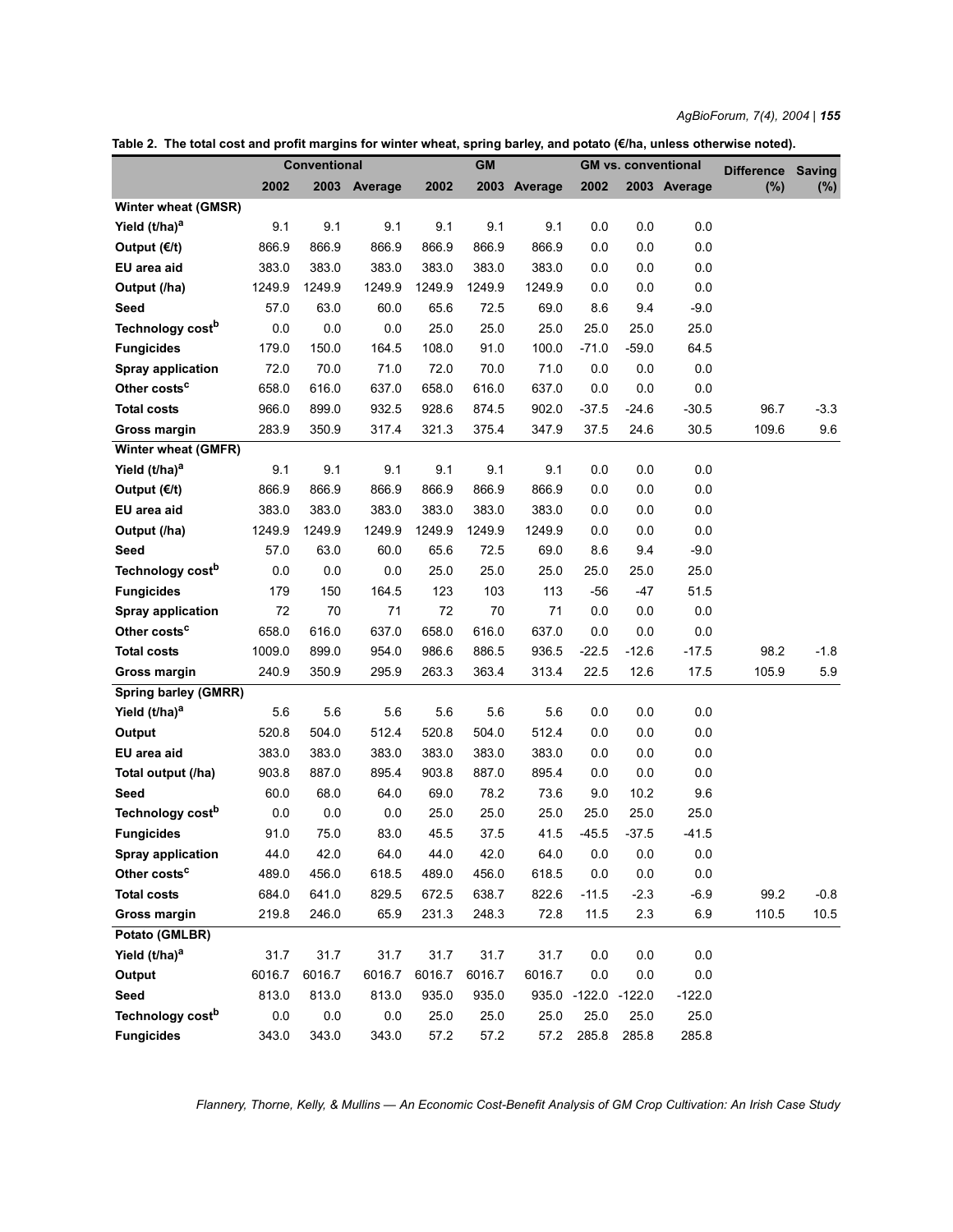| Table 2. (Cont.) The total cost and profit margins for winter wheat, spring barley, and potato (€/ha, unless otherwise noted). |
|--------------------------------------------------------------------------------------------------------------------------------|
|--------------------------------------------------------------------------------------------------------------------------------|

|                          | <b>Conventional</b> |        |         | <b>GM</b> |        |         | <b>GM vs. conventional</b> |       |              | <b>Difference</b> | Saving |
|--------------------------|---------------------|--------|---------|-----------|--------|---------|----------------------------|-------|--------------|-------------------|--------|
|                          | 2002                | 2003   | Average | 2002      | 2003   | Average | 2002                       |       | 2003 Average | (%)               | $(\%)$ |
| Spray application        | 86.5                | 84.0   | 85.3    | 26.6      | 24.0   | 25.3    | 59.9                       | 60.0  | 59.9         |                   |        |
| Other costs <sup>c</sup> | 3334.0              | 3364.0 | 3349.0  | 3334.0    | 3364.0 | 3349.0  | 0.0                        | 0.0   | 0.0          |                   |        |
| <b>Total costs</b>       | 4635.0              | 4604.0 | 4648.8  | 4436.2    | 4405.1 | 4449.9  | 198.8                      | 198.9 | 198.8        | 95.7              | 4.3    |
| Gross margin             | 1381.7              | 1412.7 | 1367.9  | 1580.4    | 1611.6 | 1566.7  | 198.8                      | 198.9 | 198.8        | 114.5             | 14.5   |

*a Yields were generated by taking an average of the output levels listed in the Farm Management Protocol Data (Teagasc, 2002; 2003).*

*b Technology cost comprises a proposed €25 coexistence levy.*

*c This category consists of all costs not affected by changing to a GM regime: fertilizers, herbicides, insecticides, growth regulators, plowing, tilling, sowing, fertilizer spreading, harvesting, interest (7%), transport, and miscellaneous; for potato, desiccant, bags and ties, misting, cultivations, destoning, planting, grading in and out of store, and storage boxes.*

Because no GM crops are currently cultivated in Ireland, the data described here is suggestive rather than conclusive evidence that certain GM crops will provide significant economic benefit to the Irish farmer. As with previous analyses (May, 2003), this report is based on a limited number of published studies and is therefore likely to advance and develop as European data for GM crop cultivation emerges in the near future. Consequently, the assumptions made for this paper may be altered, specifically in regard to the yield and market price of GM products or seed. As increased information becomes available from research trials in the European context, and if and when ex post data become available, the input coefficients used for the economic analysis can be updated.

Overall, the adoption of GM crops at farm level is dependent on the technology providing overall cost savings through a reduced need for pest and disease control (or different methods to do so) and/or the achievement of higher yields (CEC, 2000; Kalaitzandonakes, 2003; Magen & Imas, 2004). This report describes the first analysis of GM cultivation in Ireland. In conclusion, our analysis shows that the potential exists for GM crops to be more profitable for Irish farmers than conventional crops, if seed and coexistence costs are offset by savings in pest or disease control costs and/or by higher yields.

#### **References**

- Alston, J.M, Hyde, J., Marra, M.C., & Mitchell, P.D. (2002). An ex ante analysis of the benefits from the adoption of corn rootworm resistant transgenic corn technology. *AgBioForum, 5*(3), 71-84. Available on the World Wide Web: http:// www.agbioforum.org.
- Bhat, R.V., & Miller, J.D. (2004). *Mycotoxins and food supply*. Rome: Food and Agriculture Organization of the United Nations. Available on the World Wide Web: http:// www.fao.org/docrep/U3550t/u3550t0e.htm.
- Brants, I., & Harms, H. (1998). Herbicide tolerant sugar beet. *Proceedings of 61st Congress of the Institut International de Recherches Betteravières*, 195-204.
- Commission of the European Communities. (2000). *Economic impacts of genetically modified crops on the agri-food sector*. Brussels: CEC Directorate-General for Agriculture. Available on the World Wide Web: http://europa.eu.int/comm/agriculture/publi/gmo/fullrep/ackn.htm.
- Connolly, L., Kinsella, A., & Quinlan, G. (2004). *National farm survey 2003*. Dublin: Teagasc.
- Copeland, R.B., Dowley, L.J., & Moore, J.F. (1993). Vulnerability of the Irish potato industry to harmful organisms. In J.A. Kavanagh and P. Brennan (Eds.), *Proceedings of the Royal Irish Academy seminar* (pp. 95-106).
- Demont, M., & Tollens, E. (2004a). Ex ante welfare effects of agricultural biotechnology in the European Union: The case of transgenic herbicide tolerant sugarbeet. In R.E. Evenson & V. Santaniello (Eds.), *The regulation of agricultural biotechnology* (pp. 239-255). Wallingford, UK: CABI Publishing.
- Demont, M., & Tollens, E. (2004b). First impact of biotechnology in the EU: Bt maize adoption in Spain. *Annals of Applied Biology*, *145*, 197-207.
- Demont, M., Wessler, J. &,Tollens, E. (2004). Biodiversity versus transgenic sugar beet: the one euro question. *European Review of Agricultural Economics*, *31*, 1-18.
- Dowley, L.J., Leonard, R., Rice, B., & Ward, S. (2001). *Low input fungicide programmes for the control of late blight in potatoes*. Oak Park, Carlow, Ireland: Teagasc Crops Research Centre. Available on the World Wide Web: http://www.teagasc.ie/research/reports/crops/4312/eopr-4312.htm.
- Fernandez-Cornejo, J., Daberkow, S., & McBride, W.D. (2001). Decomposing the size effect on the adoption of innovations: Agrobiotechnology and precision agriculture. *AgBioForum*, *4*(2), 124-136. Available on the World Wide Web: http:// www.agbioforum.org.
- Fulton, M., & Keyowski, L. (1999). The producer benefits of herbicide-resistant canola. *AgBioForum*, *2*(2), 85-93. Available on the World Wide Web: http://www.agbioforum.org.